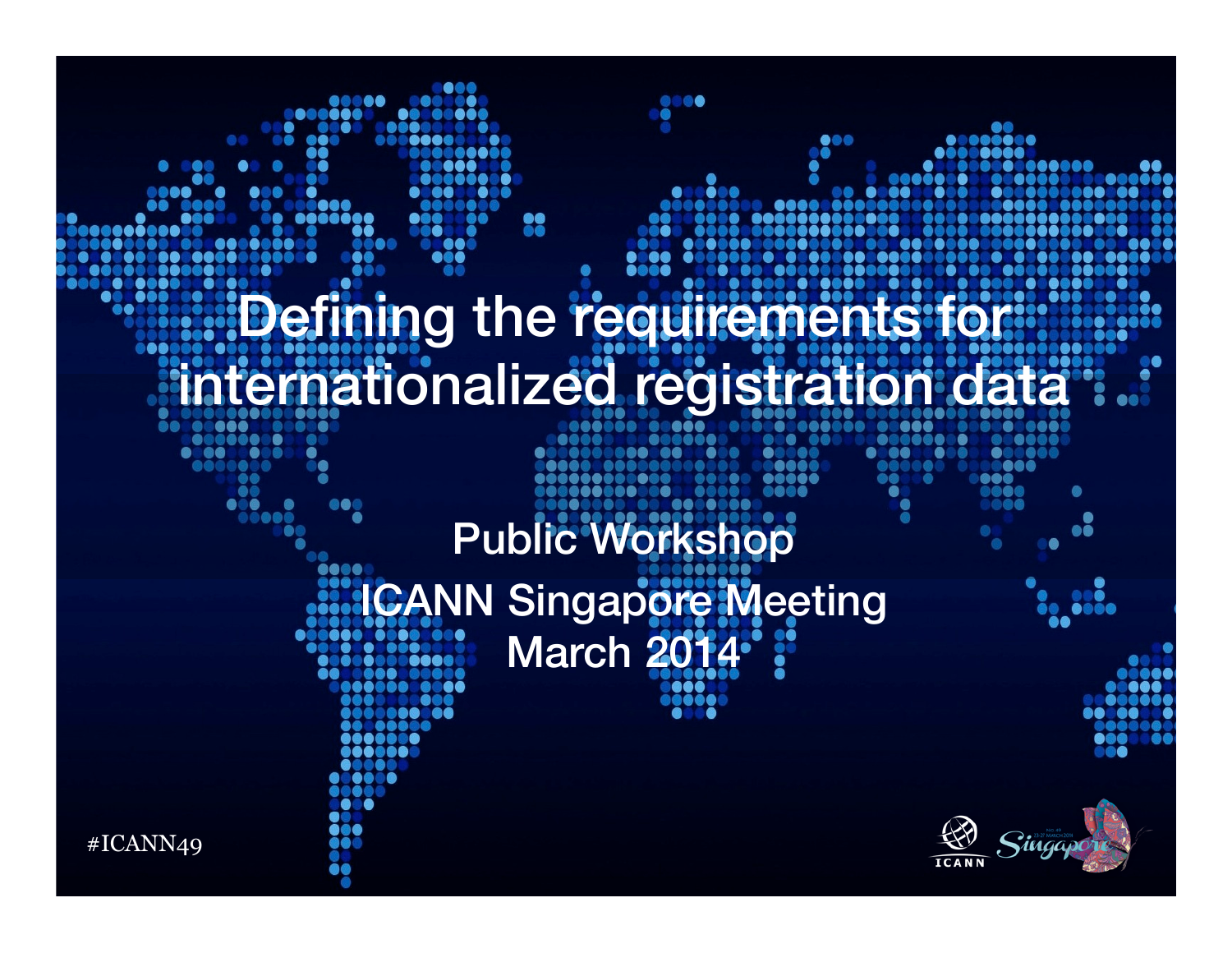## **Background**

- Much of the currently accessible domain name registration data (DNRD) is encoded free form in US-ASCII
- The WHOIS Policy review team highlights the needs to define requirements, data models and evaluate solutions for internationalized registration data

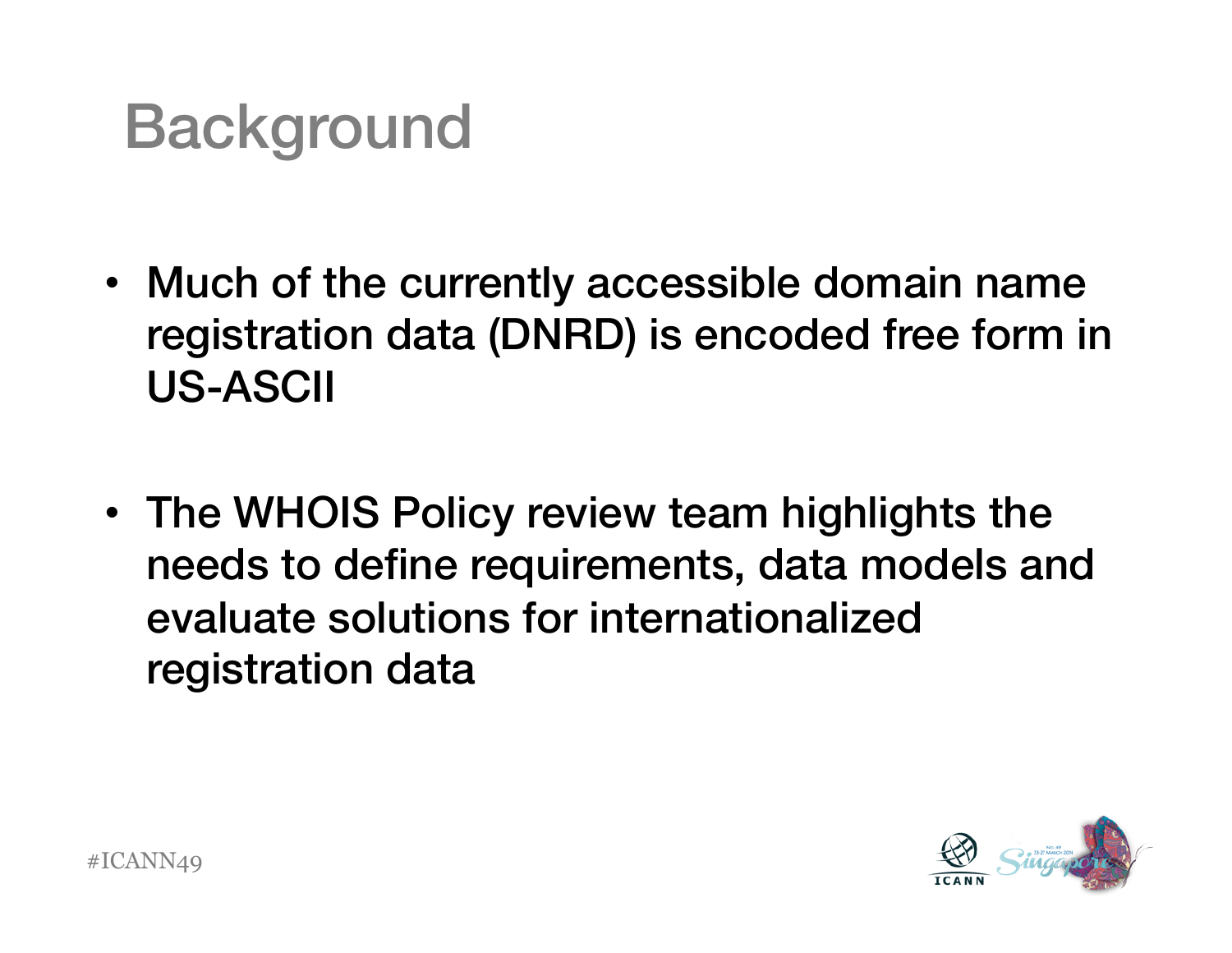# ICANN community Initiatives

- Expert working group to determine the requirements for internationalized registration data
- A Study to evaluate available solutions for internationalized registration data
- GNSO Policy Development Process (PDP) on Translation and Transliteration of Contact Information

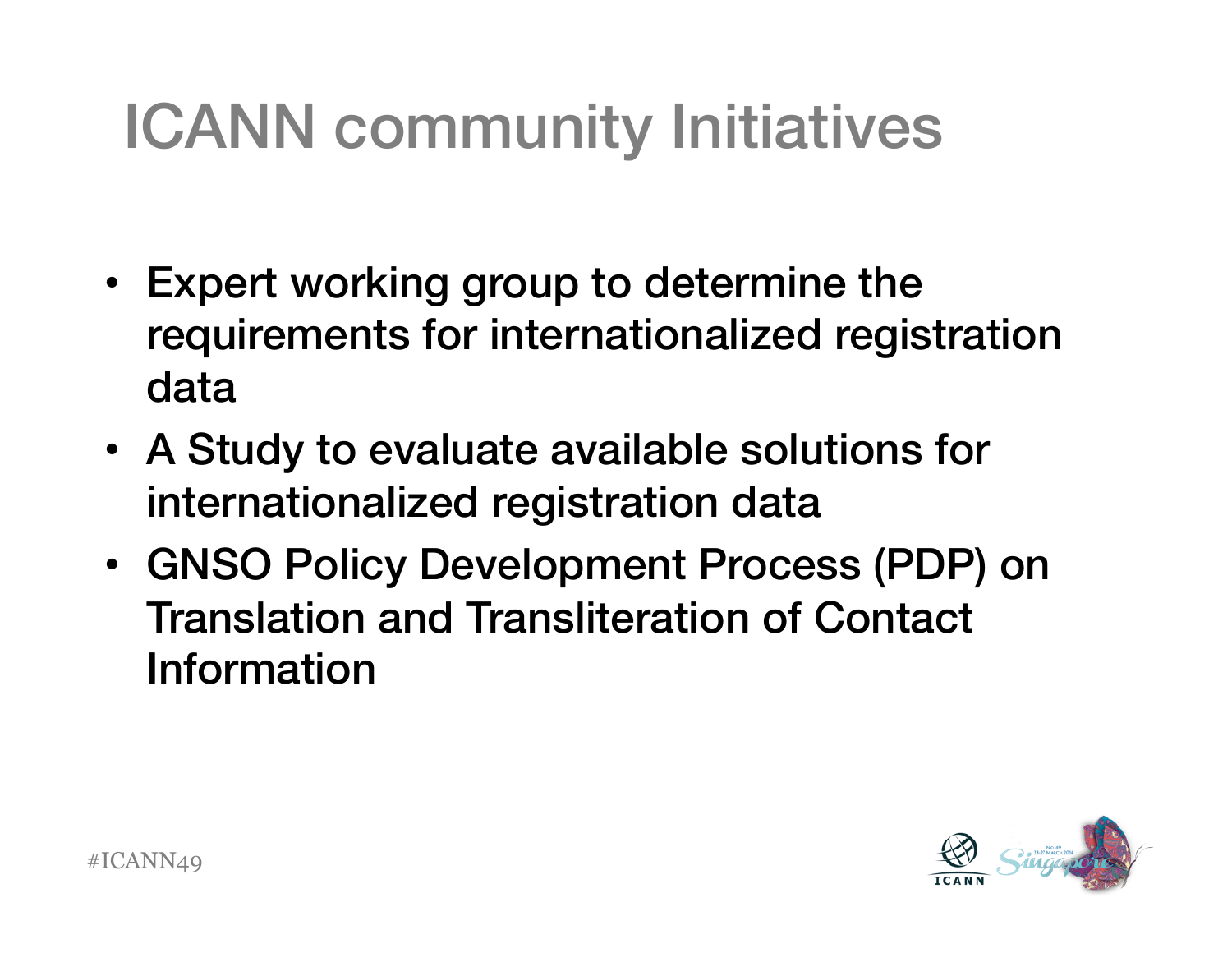## How are different activities related



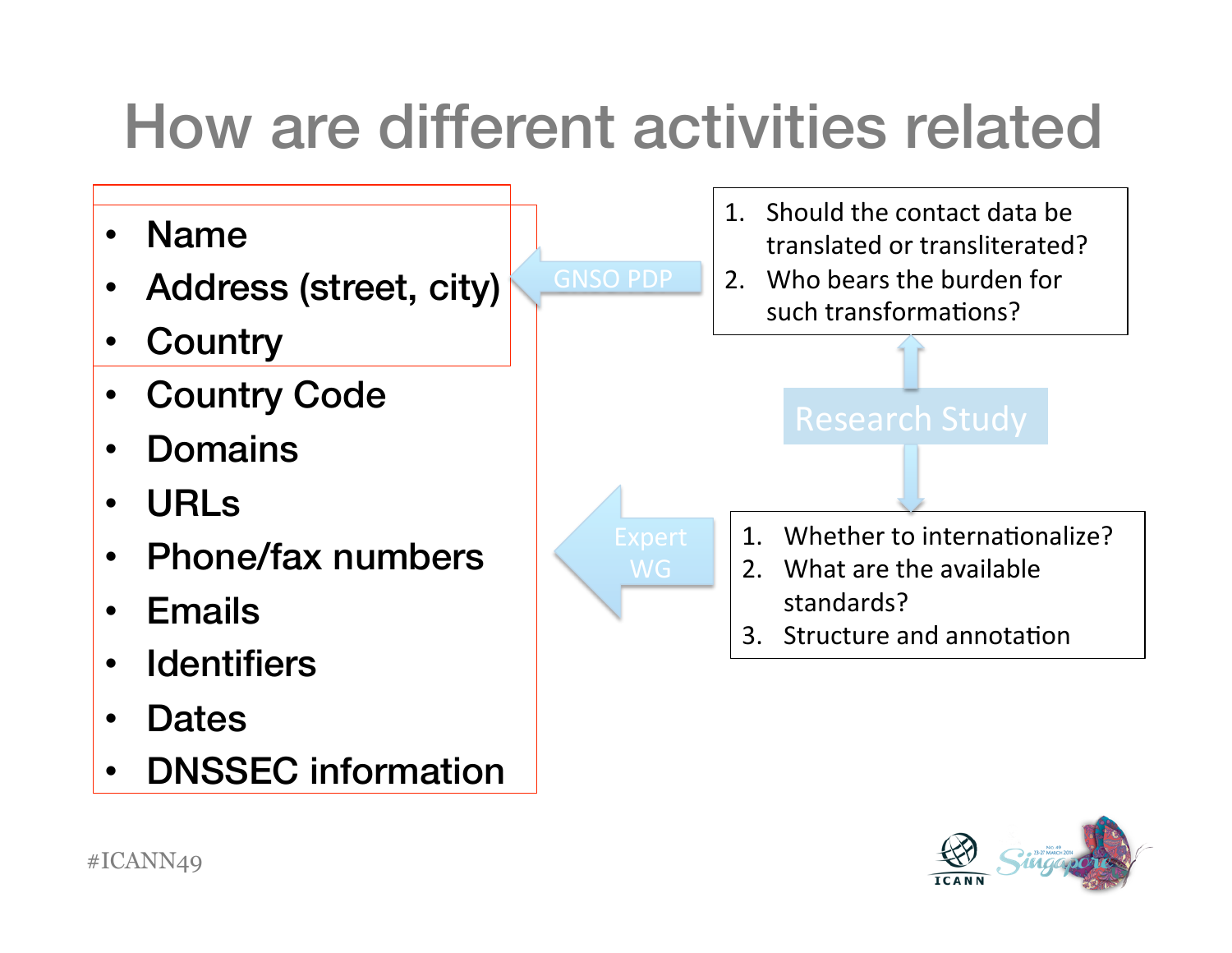#### Localization vs. Internationalization

- registration data to meet the • **Localization**: the adaptation of language, cultural, regional and other requirements of a target data consumer group:
	- <sup>o</sup> Numeric, date and time formats complies with local usage patterns
	- <sup>o</sup> Localized label for data elements
	- <sup>o</sup> Localized data (names, addresses)

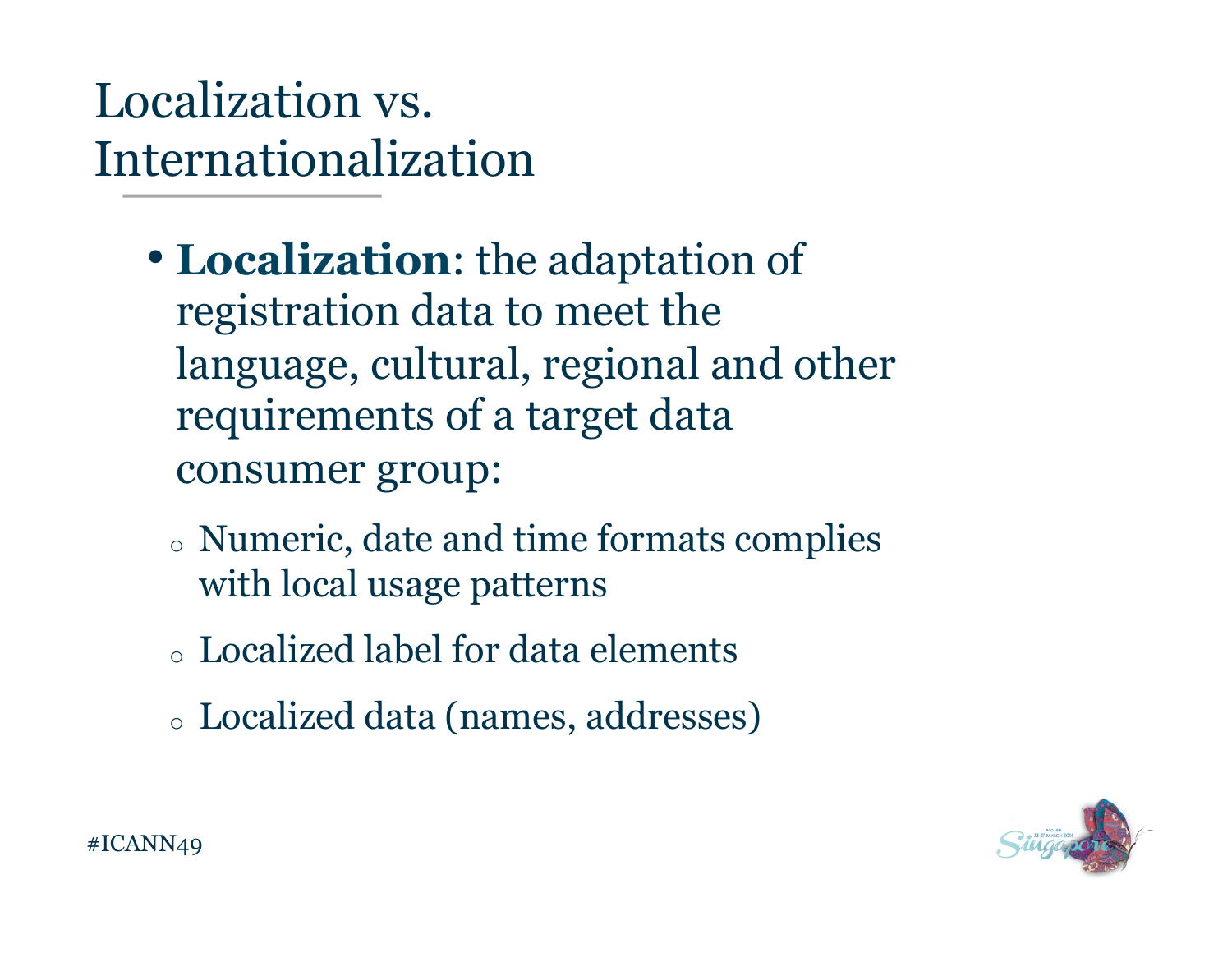## Localization Example

[ドメイン名]<br>「登録者名] #ICANN49 Domain Information: [ドメイン情報] ドメイン名例.JP エグザンプル株式会社 [Registrant] Example Corporation [ネームサーバ] ns01.example.co.jp [登録年月日] 2001/08/09 [有効期限] 2008/08/31 [状態] Active [最終更新] 2007/09/01 01:05:05 (JST) Contact Information: [公開連絡窓口] [名前] アンプリンプル株式会社 [Name] Example Corporation [電子メールアドレス] admin@example.co.jp [郵便番号] 101-0065 [住所] インファンの 東京都千代田区西神田三丁目 8 番 1 号 千代田ファーストビル東館 13F [Postal Address] Chiyoda First Bldg. East 13F, 3-8-1 Nishi-Kanda Chiyoda-ku, Tokyo 101-0065, JAPAN [電話番号] 03-5215-8451

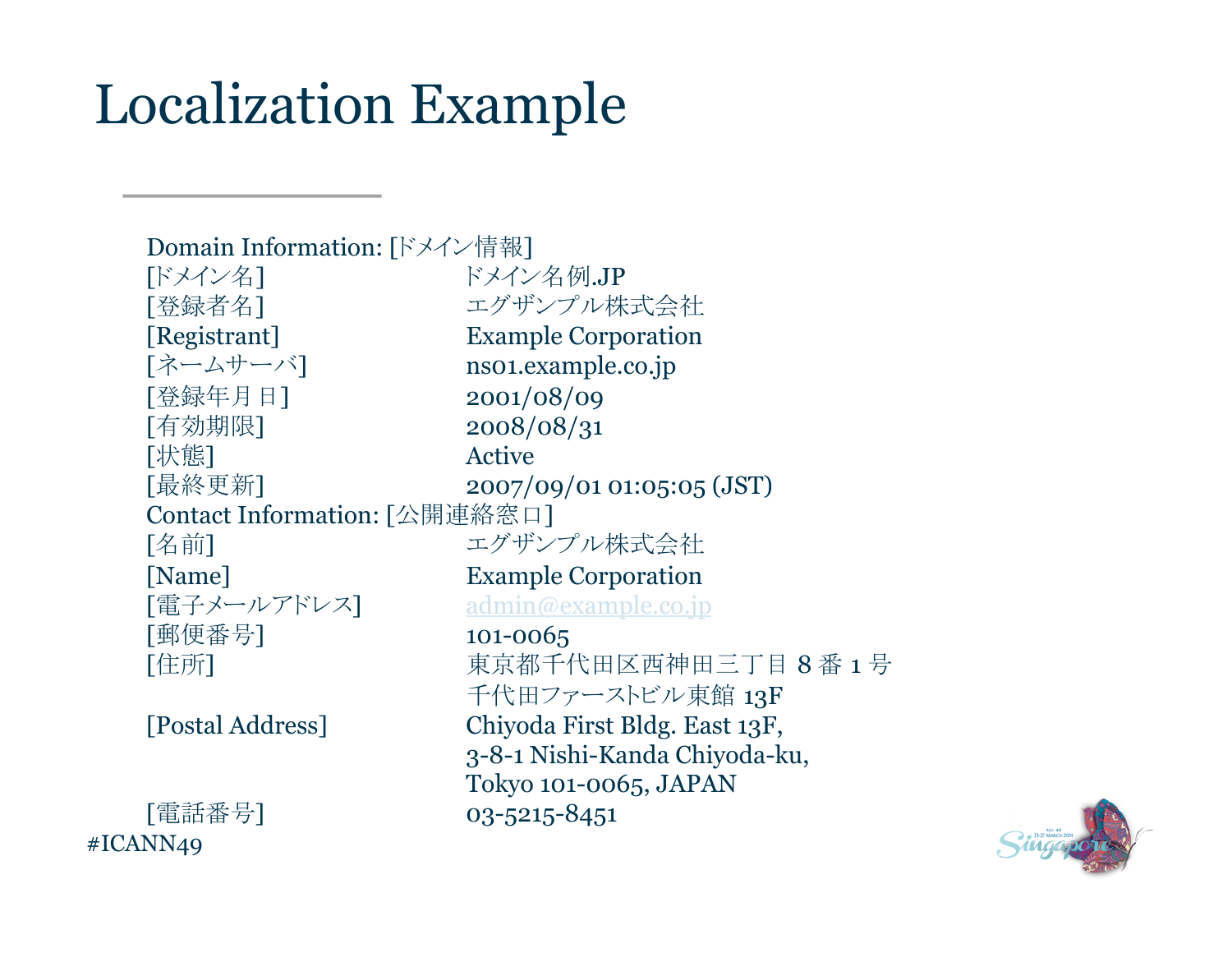#### Localization vs. Internationalization

- registration data to *enable* easy localization • **Internationalization** the adaptation of for target audiences that vary in language, culture or region.
	- Ensure data elements represented and transmitted in standard forms
	- Ensure that data is appropriately encapsulated and tagged to allow localization